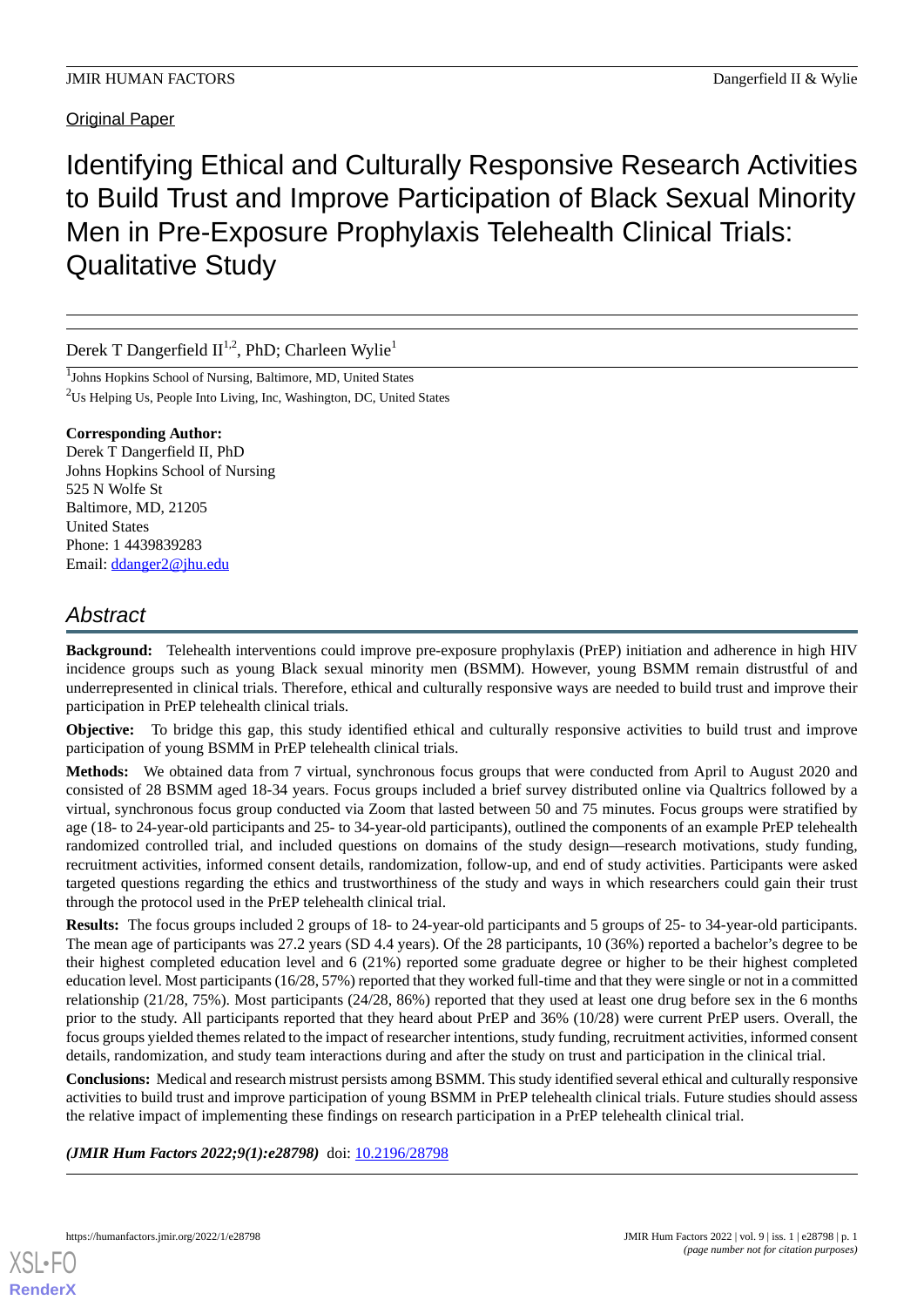## **KEYWORDS**

HIV; sexual health; stigma; medical mistrust; PrEP; telehealth; medication adherence; minorities; focus groups; sexual minorities; mobile phone

# *Introduction*

To reduce disparity in the United States, it is crucial to improve participation of young Black gay, Black bisexual, and other Black sexual minority men (BSMM) in HIV pre-exposure prophylaxis (PrEP) telehealth clinical trials [[1](#page-8-0)[,2](#page-8-1)]. Without substantial improvement in prevention activities, BSMM have an estimated 50% lifetime risk of HIV [\[3](#page-8-2)]. Between 2010 and 2017, HIV incidence increased by 42% among BSMM aged 25-34 years [\[4\]](#page-8-3). In 2018, HIV infection in BSMM accounted for 26% of all HIV infections in gay and bisexual men in the United States; approximately 75% of newly diagnosed HIV infections in BSMM were in those under the age of 35 years [[4\]](#page-8-3). Data show that PrEP substantially reduces the risk of HIV infection [[5](#page-8-4)[-7](#page-8-5)] and that telehealth interventions could improve PrEP initiation and adherence [[8\]](#page-8-6). However, young BSMM remain underrepresented in PrEP clinical trials [\[9](#page-8-7)]. Increased participation in clinical trials is needed from BSMM to improve PrEP telehealth protocols.

Telehealth refers to the use of telecommunication technology to support long-distance clinical health care, health education, and health administration  $[10,11]$  $[10,11]$  $[10,11]$ . Telehealth programs are conducted remotely by a clinician via applications that are accessible on a smartphone, tablet, or computer through a video, a telephone call, or an SMS text messaging platform compliant with the Health Insurance Portability and Accountability Act of 1996 [\[8](#page-8-6)[,11](#page-8-9),[12](#page-8-10)]. Currently, standard PrEP clinical care requires in-person visits with a clinician along with laboratory testing for HIV, sexually transmitted infections, hepatitis B, and serum creatinine levels prior to prescription [\[13](#page-8-11)]. However, telehealth protocols allow PrEP patients to communicate virtually with clinicians and then visit a local outpatient clinic, laboratory, or public health facility for testing [\[12](#page-8-10)]. Some telehealth studies mail at-home self-testing kits to patients and patients then need to return the specimens for testing prior to PrEP prescription [[14\]](#page-9-0). Telehealth protocols could overcome some of the structural barriers to standard PrEP care, such as limited transportation, anticipated stigma in health care settings, and privacy concerns [[15](#page-9-1)[-17](#page-9-2)]. However, it has been challenging to engage young BSMM in PrEP telehealth clinical trials in part because of medical and research mistrust and the traditionally experienced stigma, discrimination in health care settings, and competing socioeconomic demands [\[15](#page-9-1),[18\]](#page-9-3).

Medical mistrust refers to the lack of trust in the motives of and treatment by individuals and organizations associated with health care institutions [[19](#page-9-4)[,20](#page-9-5)]. Medical mistrust is attributed to historically limited health care access for Black Americans, including young BSMM, and maltreatment of this population by health care professionals and medical researchers [\[18](#page-9-3),[21\]](#page-9-6). Examples of maltreatment of Black Americans by health care professionals and medical researchers include discrimination, treatment refusal, treatment deception, and enrollment of unwilling participants in clinical experiments for research [[15](#page-9-1)[,21](#page-9-6),[22\]](#page-9-7). Many of these medical and research activities were

 $XS$ -FO **[RenderX](http://www.renderx.com/)** supported by US racial segregation laws and a lack of established ethical research and medical guidelines [\[22](#page-9-7)]. The history of research and medical institutional mistreatment of racial or ethnic minority populations has impacted care satisfaction, treatment adherence, and clinical research participation among Black Americans, including young BSMM [[19,](#page-9-4)[23,](#page-9-8)[24\]](#page-9-9). Medical mistrust is salient for BSMM [[18](#page-9-3)[,25](#page-9-10),[26\]](#page-9-11). Many studies have documented challenges in engaging young BSMM in HIV-prevention clinical trial research generally because of medical mistrust [\[24](#page-9-9),[27,](#page-9-12)[28](#page-9-13)]. However, more information is needed to identify ways to improve trust and participation of this vulnerable population in PrEP telehealth clinical trial research.

To bridge this gap, this study identified ethical and culturally responsive study activities to improve participation of BSMM in PrEP telehealth clinical trials. History-based models of trust [[29,](#page-9-14)[30\]](#page-9-15) provide a useful framework to guide this study. These models posit that trust results from cumulated, actual, or vicarious experiences and that cumulative negative experiences in society and health care settings disrupt one's sense of safety [[30\]](#page-9-15). Therefore, mistrust can increase as a safety mechanism. Although studies have identified the role of medical mistrust among BSMM in PrEP research engagement [[15](#page-9-1)[,18](#page-9-3),[31\]](#page-9-16), more targeted data are needed to build trust, reduce mistrust, and improve participation in PrEP clinical trials for this group. Little is known about specific ways to improve trust in this population along the research process, that is, during recruitment, while obtaining informed consent, and at enrollment, follow-up, and study completion. The findings of this study could be used to design an ethical and culturally responsive PrEP telehealth intervention for BSMM.

# *Methods*

#### **Study Recruitment and Participants**

We collected data from 7 virtual, synchronous focus groups that were conducted from April to August 2020 and consisted of 28 BSMM aged 18-34 years. Individuals were recruited using a combination of active and passive strategies. Active recruitment included contacting participants from other research studies who provided written consent to be contacted for future research. Passive recruitment included advertising the study on Craigslist and obtaining referrals from participants in the study. Eligibility for participation in the study was defined by the following criteria: self-identification as a Black or African American man, age between 18 and 34 years, self-report of HIV-negative status, report of oral or anal intercourse with at least one male partner in the previous 6 months, or self-identification as a gay, bisexual, queer, or non-heterosexual individual.

#### **Data Collection**

Because of COVID-19, data collection for the focus groups was updated to a virtual, synchronous format for safety. Details of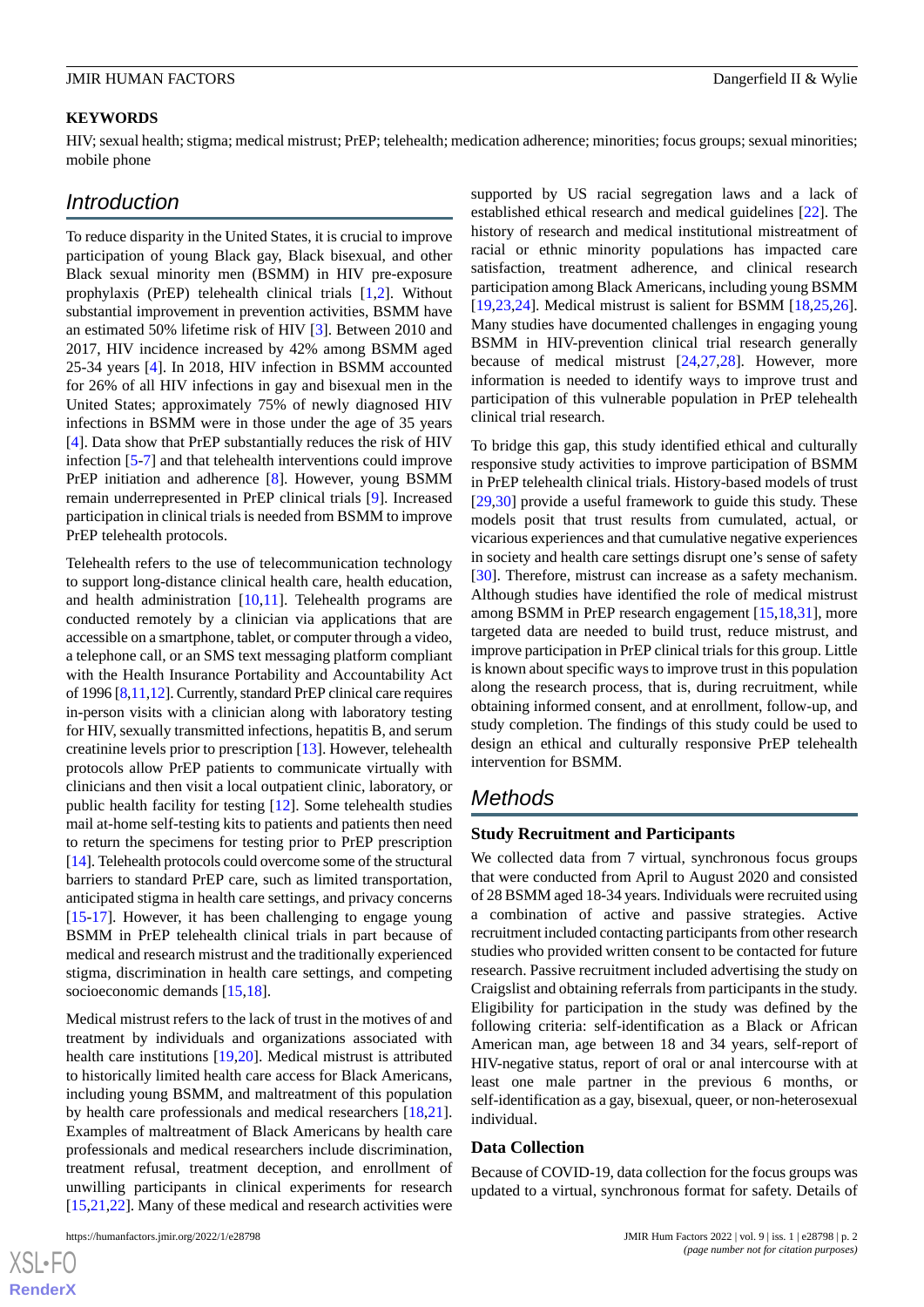the protocol for conducting the virtual, synchronous focus group have been published [\[32](#page-9-17)]. Focus groups included a brief survey distributed online via Qualtrics followed by a virtual, synchronous focus group conducted via Zoom that lasted between 50 and 75 minutes. Focus groups were led by 2 experienced facilitators and were stratified by age (18- to 24-year-old participants and 25- to 34-year-old participants). One facilitator conducted the groups and recorded notes and the other scheduled the groups, recorded field notes, observed group dynamics, provided technical support for participants who had difficulty connecting to the meeting (eg, use of the wrong password), and confirmed time and attendance [[32\]](#page-9-17). For data on ethical and culturally responsive ways to build trust and improve participation of BSMM in PrEP telehealth clinical trials, the focus groups outlined the components of an example PrEP telehealth randomized controlled trial and included questions on domains of the study design—research motivations, study funding, recruitment activities, informed consent details, randomization, follow-up, and end of study activities. Participants were asked targeted questions regarding the ethics and trustworthiness of the study and ways in which researchers could gain their trust through the protocol used in the PrEP telemedicine trial. Participants were given a \$75 electronic gift card as compensation for their participation. All participants provided oral informed consent that was documented by the study team prior to beginning the focus group [\[32](#page-9-17)]. All study procedures were approved by the Johns Hopkins School of Medicine Institutional Review Board.

#### **Qualitative Data Analysis**

Virtual, synchronous focus groups were audiorecorded using a handheld digital recorder to increase anonymity among the participants [\[32](#page-9-17)] and files were transcribed by a private, institutional review board–approved transcription service. The focus group facilitators reviewed all focus group transcripts and notes and developed a codebook for descriptive thematic

analysis using Atlas.ti 8.4 (ATLAS.ti Scientific Software Development GmbH). Themes were identified using an adapted "pile sorting approach" [[33,](#page-9-18)[34](#page-9-19)]. Specifically, all quotes that were associated with specific codes in Atlas.ti 8.4 were electronically copied and pasted into an Excel sheet and organized by code. Quotes were reviewed by the lead investigator and sorted into "piles" for similarity within the Excel sheet. These piles represented the themes associated with specific focus group questions and codes. Themes were identified as patterns that were associated with specific focus group questions or expressions that provided novel responses to domains within the focus group guide [[33](#page-9-18)[,35](#page-10-0),[36\]](#page-10-1). To identify a range of themes, novel responses by at least one person in the group were also considered [[37\]](#page-10-2). Between-group analysis was also conducted to identify potential differences in themes by age. Data presented in this study represent the range of themes related to culturally responsive ways to build trust and improve participation of BSMM in PrEP telehealth clinical trials.

# *Results*

#### **Demographic Characteristics**

The focus groups included 2 groups of 18- to 24-year-old participants and 5 groups of 25- to 34-year-old participants. The mean age of the participants was 27.2 years (SD 4.4 years). Of the 28 participants, 10 (36%) reported a bachelor's degree to be their highest completed education level and 6 (21%) reported some graduate degree or higher to be their highest completed education level. Most participants (16/28, 57%) reported that they worked full-time and that they were single or not in a committed relationship (21/28, 75%). Most participants (24/28, 86%) reported that they used at least one drug before sex in the 6 months before the study. All participants reported that they heard about PrEP and 36% (10/28) were current PrEP users ([Table 1](#page-3-0)).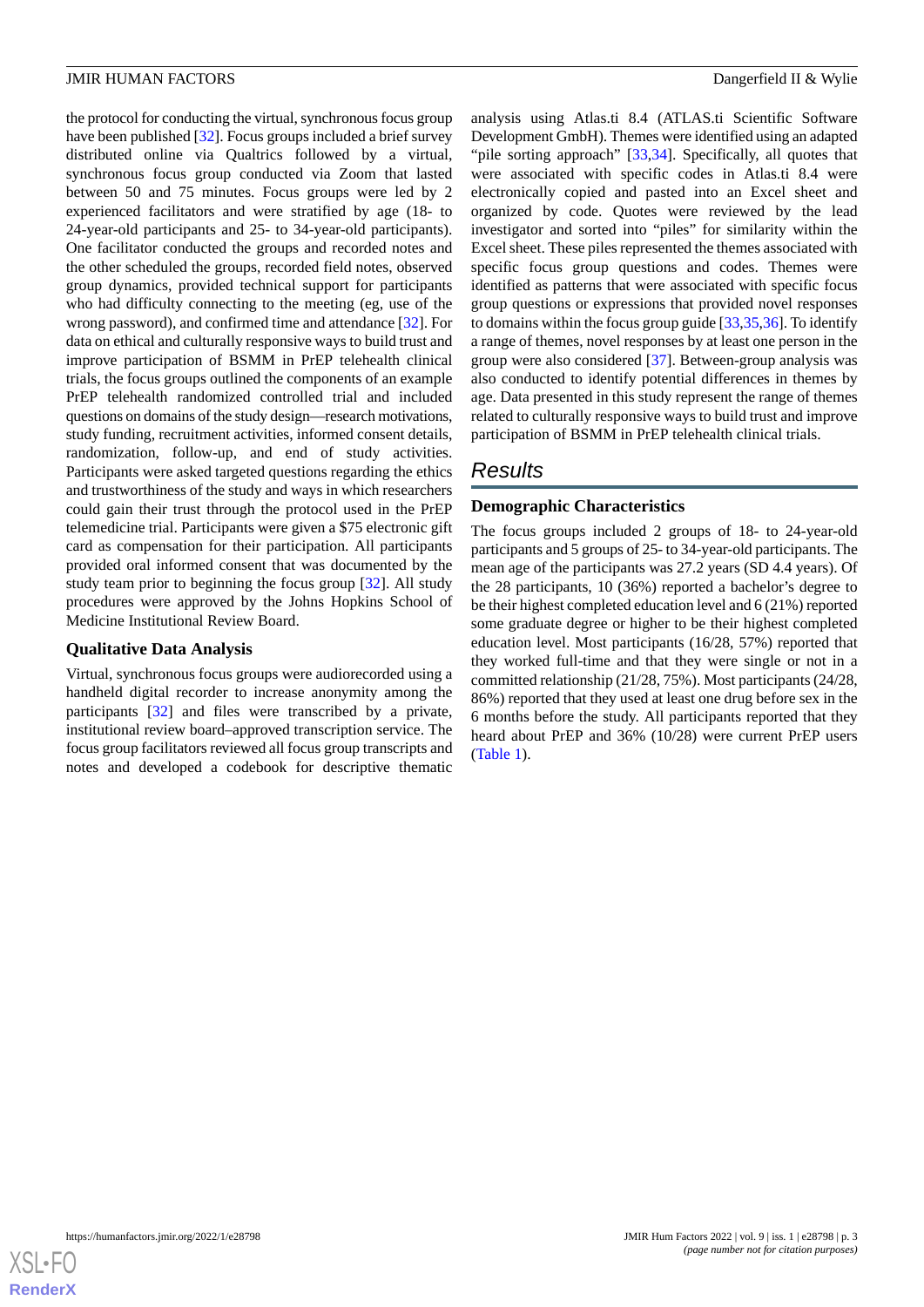<span id="page-3-0"></span>Table 1. Sociodemographic and behavioral characteristics of focus group participants (N=28).

| Characteristics                                   | Value    |
|---------------------------------------------------|----------|
| Age range (years)                                 | 19-34    |
| Age (years), mean (SD)                            | 27.2(4)  |
| Sexual orientation, n (%)                         |          |
| Homosexual, gay, or same gender loving            | 26(92)   |
| Bisexual                                          | 2(7)     |
| Highest education completed, n (%)                |          |
| Grade 11 or less                                  | 1(3)     |
| Grade 12 or GED <sup>a</sup> equivalent           | 5(17)    |
| Some college                                      | 4(14)    |
| Bachelor's degree                                 | 10(36)   |
| Some graduate degree or more                      | 6(21)    |
| Employment status, n (%)                          |          |
| Unemployed or not working                         | 4(3)     |
| Part-time                                         | 3(10)    |
| Full-time                                         | 16(57)   |
| Other                                             | 3(10)    |
| Marital status, n (%)                             |          |
| Single or not in a committed relationship         | 21(75)   |
| In a committed relationship                       | 5(17)    |
| Married                                           | 2(7)     |
| Annual income, n (%)                              |          |
| Less than \$20,000                                | 6(21)    |
| \$20,000-\$30,000                                 | 3(10)    |
| \$30,000-\$40,000                                 | 2(7)     |
| \$40,000-\$50,000                                 | 5(17)    |
| More than \$50,000                                | 10(36)   |
| Drugs used before sex in the past 6 months, n (%) |          |
| Marijuana                                         | 24(85)   |
| Poppers                                           | 9(32)    |
| Ecstasy                                           | 5(17)    |
| Powder cocaine                                    | 5(17)    |
| Prescription painkillers                          | 1(3)     |
| Ever tested for HIV, n (%)                        | 26(92)   |
| Ever heard of $PrEP^b$ , n $(\%)$                 | 28 (100) |
| Ever used PrEP, n (%)                             | 15(53)   |
| Currently using PrEP, n (%)                       | 10(36)   |
| Interested in PrEP injectable, n (%)              | 21(75)   |
| Interested in PrEP telemedicine, n (%)            |          |
| Yes                                               | 20(71)   |
| $\rm No$                                          | 6(21)    |
| Don't know                                        | 2(7)     |

[XSL](http://www.w3.org/Style/XSL)•FO **[RenderX](http://www.renderx.com/)**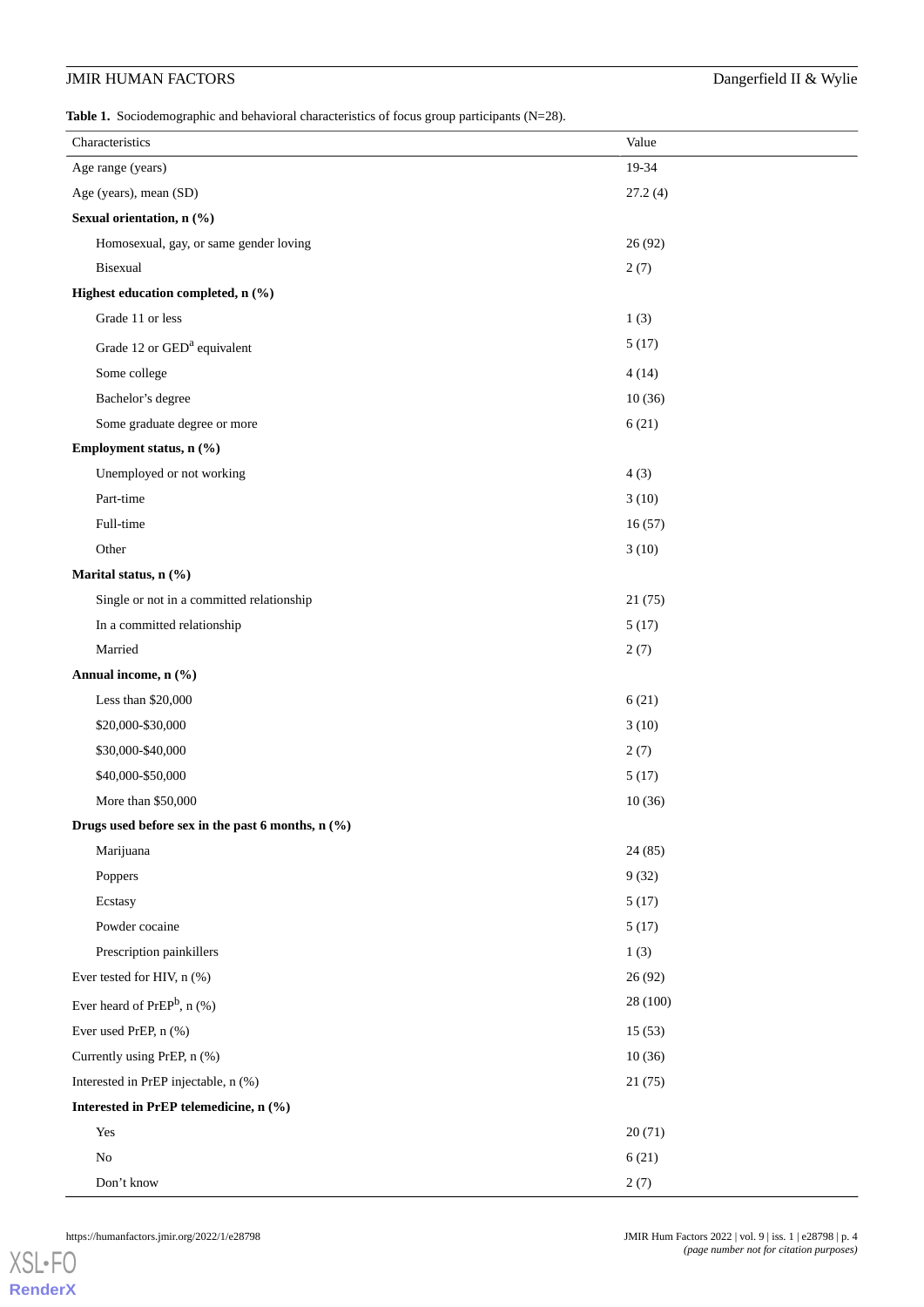| <b>JMIR HUMAN FACTORS</b>                                           | Dangerfield II & Wylie |
|---------------------------------------------------------------------|------------------------|
| Characteristics                                                     | Value                  |
| Interested in sexually transmitted infection (syphilis) PrEP, n (%) | 16(57)                 |

<sup>a</sup>GED: General Education Development.

<sup>b</sup>PrEP: pre-exposure prophylaxis.

## **Thematic Findings**

Overall, the focus groups yielded themes regarding the culturally responsive ways in which researchers could build trust and improve participation in PrEP telehealth clinical trial research. Specifically, participants shared comments on how researcher intentions, study funding, recruitment activities, informed consent details, randomization, and study team interactions during and after the study could impact trust and participation. Themes regarding each domain along the exemplar clinical trial research protocol are explained.

# **Intentions Behind Study Funding**

Overall, participants had mixed feelings about trusting PrEP clinical trial research that was funded by pharmaceutical companies and the US government. They perceived both the government and pharmaceutical companies to be more invested in the profitability of PrEP dissemination than in the promotion of health for BSMM. They felt that an "investment in positive outcomes" could ensure greater participant safety, but they could also experience less safety because of funders' lack of "care" for positive outcomes among Black patients. One group of 25 to 34-year-old participants shared that they had greater trust in studies funded by private foundations because of the perception that they could more easily hold these foundations accountable for any adverse events in the protocol than the government or a pharmaceutical company. Participants across groups shared that trust in the safety of the telemedicine research protocol could be gained with knowledge of the intentions of the funding source.

*What do y'all think about a study like this being funded by a pharmaceutical company, versus the government, versus a private foundation?* [Facilitator, 17:58]

*It's all the same damn thing to me.* [P4, 18:09]

*--I feel like pharmaceutical companies have more, you know, interest of duty kind of studies because these studies directly benefit them. And so that might make space for them to become more exploitive. Because, you know, they get something out of these studies directly versus the government. I don't know if the money train hits them the same way as a pharmaceutical company. So the government might be less inclined promote or, organize, a very exploitive study versus pharmaceutical companies, I think.* [P3, 18:31]

Another group of 25- to 34-year-old participants shared the following comments:

*Like, there's money being made. And when money's being made like that it becomes ulterior agenda. Like, even if it was something that was positive to start, it's like, okay, well, there's money in the research. There's*

*money in getting out there. There's money in finding another way to do it. It's--this is being pushed by money. Like, I mean, it could be a health thing. But it's a health thing being pushed by money and money. So I think that this is still a corporation... Even if you already got it [HIV], I got a pill for that too. So it's like, no, I don't trust the shit, right. I don't trust any of it anymore. And it's not that I don't trust the research behind it. I don't trust the way the research is being presented.* [P4, 20:59]

*… I'm not stupid, like, I understand there's a business side to all of this shit. So I'm just wondering what the--even if the true intent is to help people, I'm wondering what the gag is. I'm waiting for the shoe to drop.* [P2, 22:31]

*To that point both Green and Red's point. Y'all got to be making a shitload of money that you can just give out \$75 to us for a survey. It's a nominal cost…And to Red's standpoint, can there be good intentions behind it? Yes. Could the pill actually be working? Yes. But it's kind of like, at what cost? What am I really giving away?* [P3, 23:31]

*Yeah. Yeah. Give a piece of your liver just in case you get drunk and fuck.* [P4, 25:13]

These sentiments suggest a dissonance in attempts to identify altruistic intentions of funding PrEP clinical trials relative to the anticipation of maltreatment because of the profitability of positive outcomes.

# **Study Recruitment: Having Black Investigative Teams and "Care"**

Participants across groups shared that they would have greater trust and interest in the PrEP telehealth clinical trial if the study was led by Black researchers. They mentioned that Black researchers would provide better care during the study and interpret findings better than non-Black researchers because the participants believed that Black researchers had greater investment in the overall wellness of BSMM. When asked how researchers could gain the trust of BSMM to increase their participation in PrEP clinical trial research, participants in a 25 to 34-year-old group agreed with the man who said,

*Well, I think we need to see more black queer men doing these research studies, and not necessarily the face of it but--but actually running them from the start also. So don't just put a black face on there for, you know, image purposes or, you know, recruitment purposes, but actually have someone like us running the whole damn thing.* [P4, 01:09:05]

*Why?* [Facilitator, 01:09:34]

*Well, like I said, going back to like I was saying before, you know, in order for me to trust you, I have*

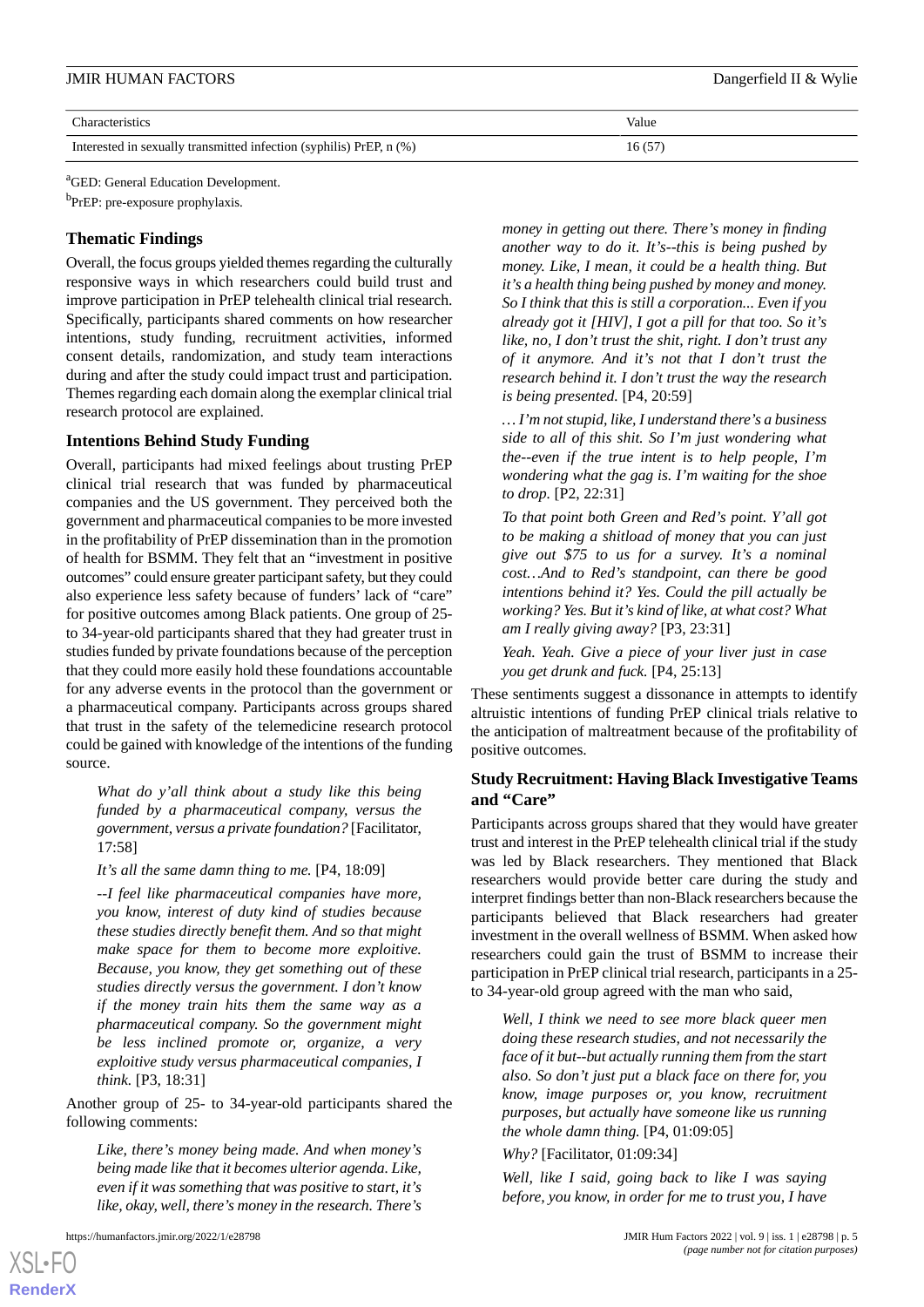*to feel like you have, uh, walked similar spaces that I have. So therefore, you can--you understand where I'm coming from when I'm telling you all this information about it.* [P4, 01:09:37]

When asked how non-Black researchers could gain trust, every group mentioned the need for non-Black researchers to be "involved in the community" and collaborate with community-based organizations, including the 2 groups that suggested that the race of the investigative team did not matter if they perceived that they "cared about us." However, 1 person in a 25- to 34-year-old group said,

*I feel like it's the wrong question to ask, "how can we get black folks to trust these white researchers to come and, and, [laughter] and, and get their personal health information," right? I think the question really should be, "how can we find more black researchers? And how can we get more black doctors? And how can we set them up for success in areas where they're able to actually reach out with their community, right?" Like, the solution is not necessarily to place white doctors in black communities. That's an extra barrier. And as a researcher, I don't know why you would wanna do that.* [P4, 44:28]

Although participants shared an overall willingness to participate in a PrEP telehealth clinical trial led by Black investigators, they also shared that researchers generally should demonstrate care for the overall health and wellness of BSMM and not just recruit them for research.

# **Informed Consent: More Clarity Regarding Adverse Effects and Data Privacy**

Despite information on how a consent form would detail the risks and privacy measures involved, every group mentioned that informed consent forms should provide more explicit, thorough, and understandable details. Participants were hesitant to believe that all known adverse effects regarding PrEP would be sufficiently outlined in a consent form for a study that was classified as an experiment. Initially, the extent to which PrEP efficacy was a part of the effectiveness of the clinical trial was not clear. Moreover, participants suggested that informed consent forms should explicitly outline intentions to not cause harm to participants. For example, one young man in a 25- to 34-year-old group said that the consent form should say, "Please. Thank you. I will not hurt you," which would be an example of the "care" for participants that BSMM suggested that researchers should demonstrate. Regarding data privacy, the older groups alluded to the need for consent forms to further describe "Who really gets access to my data?" They believed that their survey data and health history could easily be obtained by other researchers, clinicians, or pharmaceutical companies who were not a part of the study team.

## **Randomization As "Not Fair"**

Participants across groups generally perceived that having a computer-generated process that randomized individuals into 1 of 2 groups was fair. However, 2 participants in an 18- to 24-year-old group mentioned that they would not participate in the clinical trial if they were randomized to a telehealth

treatment group because they lived with their family members and would have privacy challenges. Some 25- to 34-year-old participants expressed preferences for the telehealth treatment arm because of the perception that it would be a better experience than the standard of care. Others did not want to be in an experimental telehealth arm because they feared that their data or laboratory information could be compromised because of the virtual format.

The 25- to 34-year-old participants suggested that randomization in this study is not fair to low-resourced BSMM who may not be able to fully participate in a long-term virtual study. They agreed with the man who thought that randomization to receive telehealth did not account for a participant's circumstance, specifically their ability to access a safe and private space to conduct a telehealth visit, to access a reliable internet connection, and to access technology.

*I don't think it's fair--only because I think you have to think of the wholeness of the situation. If you're randomizing someone to the telehealth group, um, again, you have you have to see what type of resources that you have to give to them.* [P3, 36:24]

*And they can privately be able to talk, you know? Because if they don't, it shuts out a lot of people in the community. So if we--they want it to be truly open to all people that if someone were to want to participate in the study and they are homeless, and they're assigned to telehealth. Then we can't guarantee them a private space or we can't guarantee that they have reliable internet connection. We can't guarantee that they have access to technology. Some people just do not feel comfortable sticking a needle in themselves, or whatever other, activities they need to further participate on their own. So I think that that's why the, the randomization, I think it's challenging, um, because there's so much more in consideration with this community.* [P3, 36:40]

Although only a few participants within the groups mentioned this, group members agreed that researchers could prevent a substantial subgroup of BSMM from participating in the telehealth clinical trial by not allowing them to choose their group assignment.

#### **Wellness Check-Ins During Interim Visits**

Participants suggested that the research team (either the staff or the principal investigator) should introduce themselves and conduct occasional wellness check-ins with participants regardless of race during interim study visits to build trust along the course of the study. They suggested that this type of communication would demonstrate "care" and investment in the overall health of BSMM. When asked to provide examples of how the research team should communicate with participants during the study, the 25- to 34-year-old participants said,

*I believe that the researchers should make themselves available and present. I don't think they necessarily be at every single transaction throughout the course of the project. But they need to have, like, check-ins or midpoints and touchpoints 'cause that's the whole*

```
XSL•FO
RenderX
```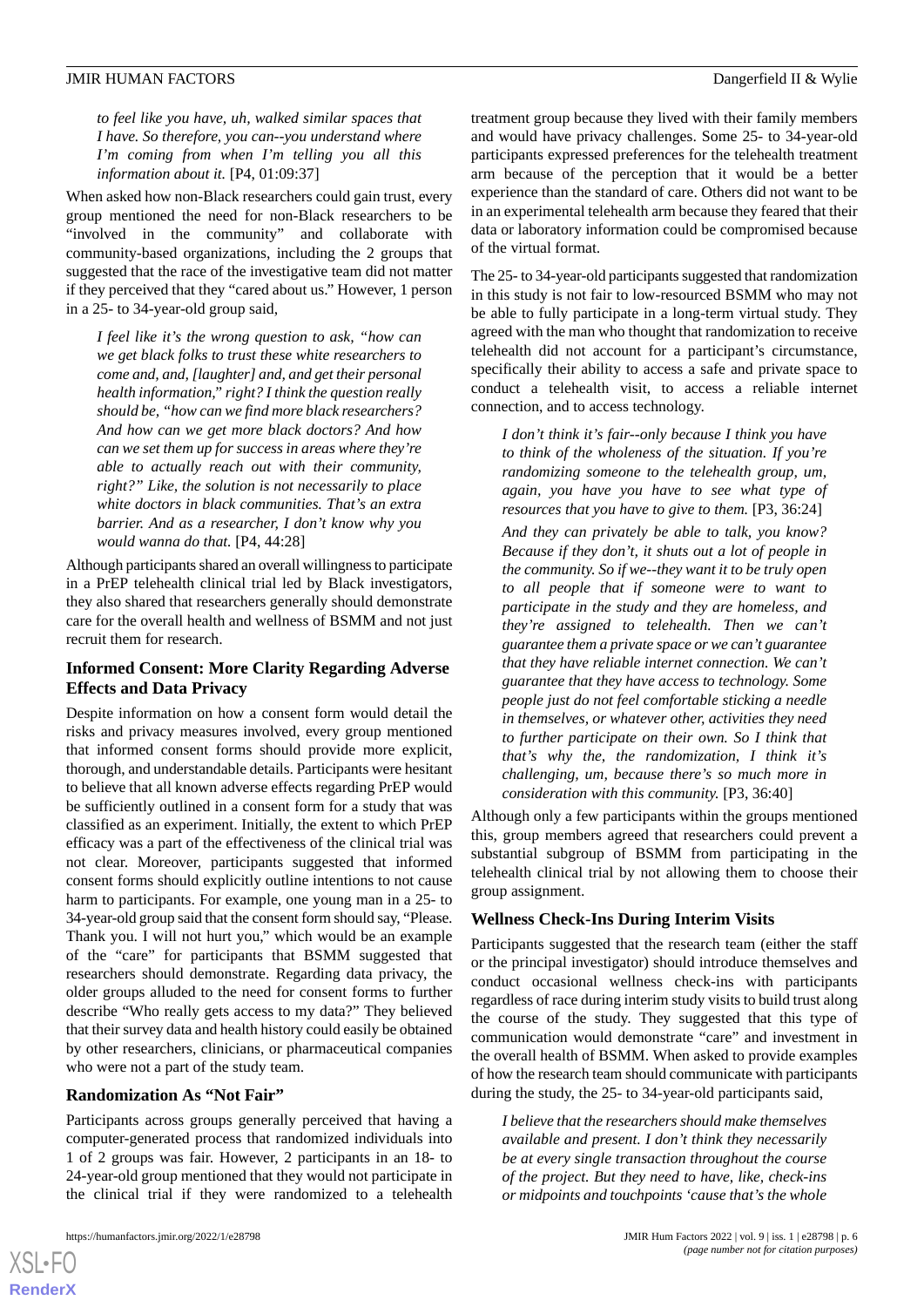*point. So, like, just even a follow-up like, "Hey, thanks for coming out, really appreciate what you're doing." Just, just something to let the people know that you actually care. Like, treat them like humans because if I only see you at the beginning of the orientation and at the end when it's all over, I'm gonna feel some kind of way because I feel like he didn't really care about me as a person.* [P4, 56:26]

*Okay. Does that go for a researcher of any demographic or--?* [Facilitator, 56:58]

*Any demographic.* [P4, 57:08]

*Yeah. I feel like you should still reach out because I feel like you have to be more personal. If you didn't, then, I mean, I probably would never do a study with you again.* [P3, 57:24]

The 18- to 24-year-old participants said,

*I guess email contact, maybe text messages, or maybe emails.* [S2, 36:57]

*How often?* [Facilitator, 37:06]

*Whatever the person is more comfortable with. I guess you just follow up, weekly or monthly or however you feel is necessary.* [S2: 37:06]

*Yeah, I think being in touch and also letting them know that you are there for their safety and their health, that, yeah, they're going through a study, but ultimately, it's for their health and their well-being. Um, so being able to check on their health and their well-being, their mental health, you know, um, as well while they're doing the study just lets them know that, "Okay, you're committed to making sure that I'm given the support I need while helping you out." Because we're helping each other out, basically.* [S3, 37:22]

#### **Free PrEP and Cash Incentives as Equitable**

The 25- to 34-year-old participants explicitly mentioned that PrEP should be provided for free during the study as part of the incentives because of the low prevalence of adequate insurance coverage among BSMM. They suggested that it was unreasonable to expect participants in the study to pay for the medication along with the laboratory fees associated with PrEP care and that \$50 cash incentives per visit would not be sufficient or equitable. When asked if providing larger cash incentives was coercive, participants across all the groups believed that cash incentives were more equitable for their time and participation in the study. The following is an example,

*So what are y'all thoughts on monetary incentives for PrEP research? Like do you think people are being exploited when you give cash?* [Facilitator, 48:28]

*No.* [P2, 48:43]

*No.* [P4, 48:44]

[XSL](http://www.w3.org/Style/XSL)•FO **[RenderX](http://www.renderx.com/)**

*No. I mean it's mutually beneficial to both parties, you know? I don't think that that's exploitative.* [P2, 48:46]

*I mean people naturally want to get paid for the time, whether that be with money or some other form of incentive. So I don't think it's exploitative.* [PS2, 48:59]

Some participants also shared that participation in PrEP telehealth clinical trials was a way for some BSMM to obtain medical or financial support via clinical care and cash incentives.

*Like I was saying before, a lot of people don't have the resources to have insurance. They can't afford insurance, some of them are only working part-time jobs. Or multiple part-time jobs that don't pay a lot in the first place. So I think it's kind of unfair to require that…maybe this research study is the only way I have to acquire this medication, acquire these resources because I can't afford the insurance.* [P4, 55:57]

*Um, I think that if you're doing this on research, if you wanna include especially like LGBTQ people, gay people--* [P3, 57:05]

*Young.* [P2, 57:18]

*--then you should, you should, in that research program, find a way to provide, health care for free for at least a year. You know, some kind of--I don't know. I know that's a lot of work to get done, but I just feel like a lot of people in our community don't have access to health care. So if that's a requirement, then you're gonna be missing out on a lot of the people that, you know what I'm saying--* [P3, 57:19] *Right.* [P4, 57:28]

**Ending Telehealth After Study as "Not Fair"**

Participants across focus groups understood that PrEP telehealth resources would end with their participation and mentioned that it would be fair if the consent form explicitly stated that they would not be receiving the same resources after a specified amount of time. However, participants in the 25- to 34-year-old groups suggested that ending the convenience of PrEP telemedicine was not fair and would lower their trust and interest in future PrEP telehealth clinical trials. When asked whether not being able to have the telehealth treatment after the study ends is fair, one person said, "No. What the fuck? You can't get me used to something for a whole year and then just take it away." Others in the younger group said,

*Not being able to have the services would definitely be, troubling if you just came to a study, and you were being helped, but now, all of a sudden, now your insurance is no longer being, paid for.* [P2, 44:50]

*What do you think about being referred to another clinic for standard PrEP care once the study is over but you couldn't get telemedicine?* [Facilitator, 45:14] *At least you will be providing them, at least referring to somewhere where you can still get your medicine, even if it's not telemedicine.* [P2: 45:24]

*I'm kinda thinking about my earlier comments about, like, you know, there's an office there? I think it would kinda be hard for people who have been--for a*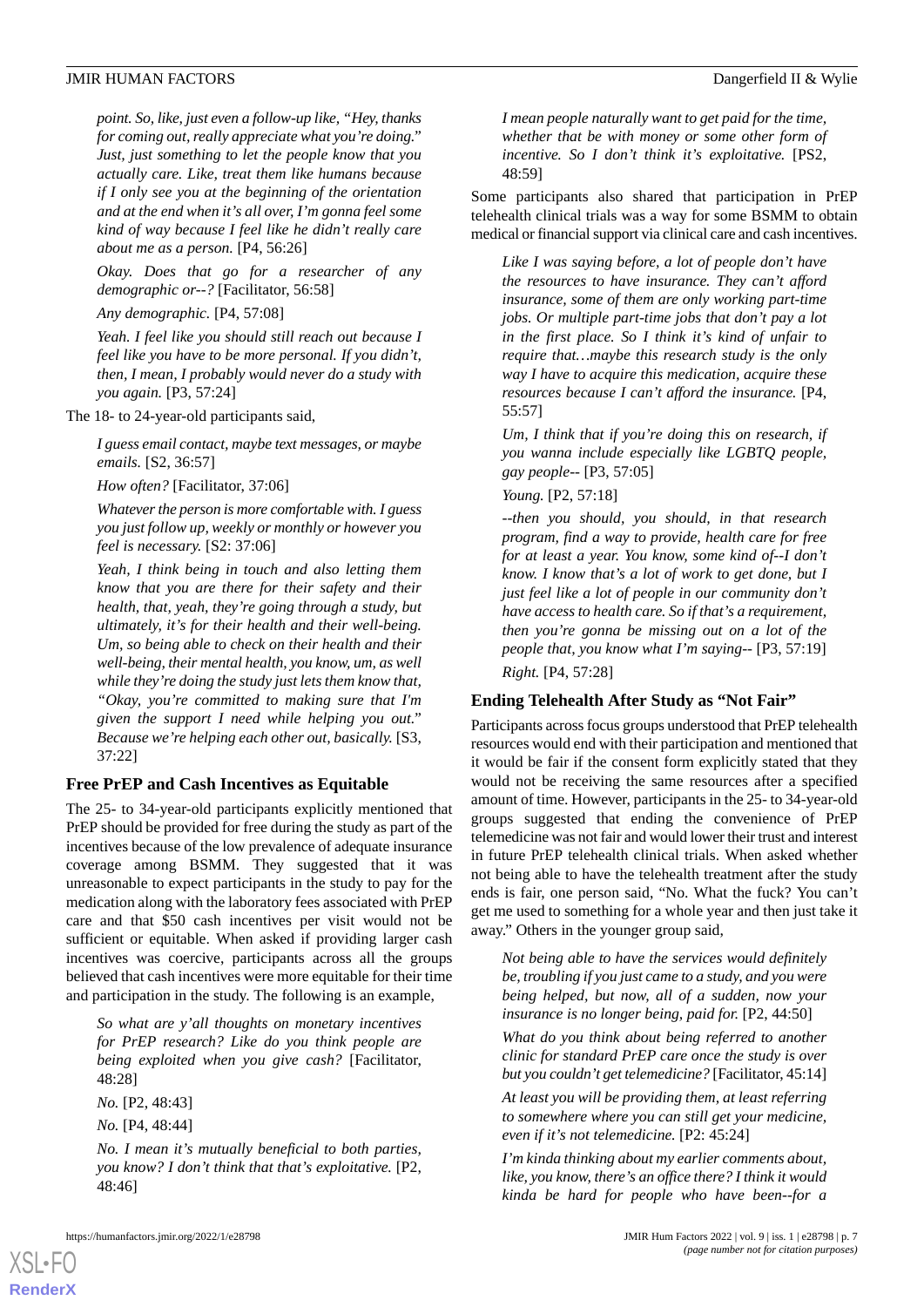*year--had the support they needed, and they're being cut off at the end of that year. So, I don't know. I think it's a tricky subject. I think that what they need to be sure is just to make sure they know at the end of this trial they may not have all of the support they used to have in that one year.* [P3, 45:34]

Participants viewed the study as a service provided to the community for their benefit, not necessarily an experimental treatment for a specific amount of time. They mentioned that collaborating with community-based organizations that could potentially continue similar services after the study increased their interest and trust in the study.

# *Discussion*

This study explored culturally responsive study activities to build trust and improve the participation of BSMM in PrEP telehealth clinical trials. Overall, PrEP telehealth was an acceptable intervention strategy among BSMM. However, source of study funding, researchers' cultural congruence, intentions, and interactions, along with treatment assignment and ending telehealth impacted trust and study interest among BSMM. Medical and research mistrust persists in this population. The findings suggest that mistrust in PrEP telehealth clinical trials may persist because underlying issues regarding ethical clinical research conduct for minority groups have not been sufficiently addressed for BSMM. This study allows a reassessment of the traditionally acceptable domains of ethical research conduct to build trust and improve participation of BSMM in PrEP telehealth research.

The trust that BSMM have in PrEP telehealth clinical trials was assessed in part by their perception of how other and low-resourced BSMM may be treated or disregarded in the study. Concerns about the potential experiences of other in-group members is an important domain of history-based models of trust. Specifically, trust, according to this framework, is impacted by participants' own, vicarious, or anticipated experiences [\[21](#page-9-6),[30\]](#page-9-15). Cumulative negative interactions with society, family members, clinicians, and researchers that are experienced or expected could outweigh the perceived benefits of PrEP telehealth clinical trials and prevent study participation. These cumulative negative interactions could exacerbate mistrust in PrEP telehealth clinical trial research because trust has generally not been established in this group. More research is needed to understand how mistrust of PrEP telehealth clinical trials results from cumulative negative social and medical experiences because BSMM have historically been low-resourced and mistreated.

This study also revealed themes that established elements of care for BSMM throughout the PrEP telehealth clinical trial protocol and greater trust in a trial led by Black investigators. Other studies have found similar themes along the lines of establishing "care" to improve trust among BSMM [[24](#page-9-9)[,26](#page-9-11),[32\]](#page-9-17). Studies also showed that BSMM have greater trust in and less judgement from Black clinicians and researchers [[24](#page-9-9)[,26](#page-9-11),[38\]](#page-10-3). This finding is important because most clinical research teams and health care providers are not culturally congruent with this population [\[39](#page-10-4),[40\]](#page-10-5). Having PrEP telehealth clinical trials led

by Black investigators could be an important understudied structural barrier to research participation among BSMM. More work is needed to increase the number of clinical trials led by Black investigators to assess the relative impact of this preference on PrEP uptake and study participation among BSMM.

Themes regarding the fairness of randomization to telehealth treatment groups and ending telehealth services suggest that BSMM assumed that the experimental treatment arm was inherently better than the standard of care and this impacted trust in the researchers and study. The assumption that one research group in a randomized controlled trial benefits more than the other undermines the presence of equipoise and raises questions regarding the ethical considerations of PrEP telehealth randomized controlled trial protocols [\[41](#page-10-6)]. Some researchers suggest that some randomized controlled trials are not necessarily investigated with equipoise and that most have directional hypotheses intended to demonstrate the effectiveness of one intervention over another [[41,](#page-10-6)[42](#page-10-7)]. Since recent clinical trials, including PrEP telehealth studies, intend to demonstrate some positive effect of the intervention over the standard of care, there are ethical considerations regarding equipoise that remain inadequately discussed. It is reasonable to think that BSMM would assume both that telehealth treatment is better than the care given to the control group and that the benefits of the treatment do not outweigh the effort involved in participation considering their history of marginalization and minimal resources. For traditionally low-resourced groups such as BSMM, PrEP clinical interventionists should reconsider study designs that have a group that receives "better treatment." Potentially, a single-arm pretest–posttest interventional study could be more appropriate when the assumption is that the treatment is "better" than the standard of care. Additionally, studies should request and obtain additional funding and budget to accommodate the culturally responsive activities that may be required to engage with this vulnerable population, such as providing technological devices and health care coverage for participants to sufficiently engage in the research. Traditional designs of randomized controlled trials might not be culturally responsive to the needs of BSMM and could perpetuate medical mistrust.

Importantly, we also found that information typically documented in an informed consent form (ie, minimal benefits, risks, privacy, random assignment, incentives, and end of study telehealth termination) was noted as unfair and insufficient. Guided by the Belmont Report [[43\]](#page-10-8), informed consent documents reflect the basic ethical principles of research conduct involving human subjects. The core tenets of the Belmont Report establish an imperative of informed consent detailing the nature of the study, benefits and risks, and randomization process and establishing participant comprehension prior to enrollment. However, data from the present study suggest that the ethical frameworks of justice and benefits within the Belmont Report [[43\]](#page-10-8) may require more thoughtful considerations and specificity for this subpopulation when PrEP telehealth clinical trials are conducted. Informed consent documents for PrEP telehealth clinical trial protocols may require tailoring to more adequately

 $XS$ -FO **[RenderX](http://www.renderx.com/)**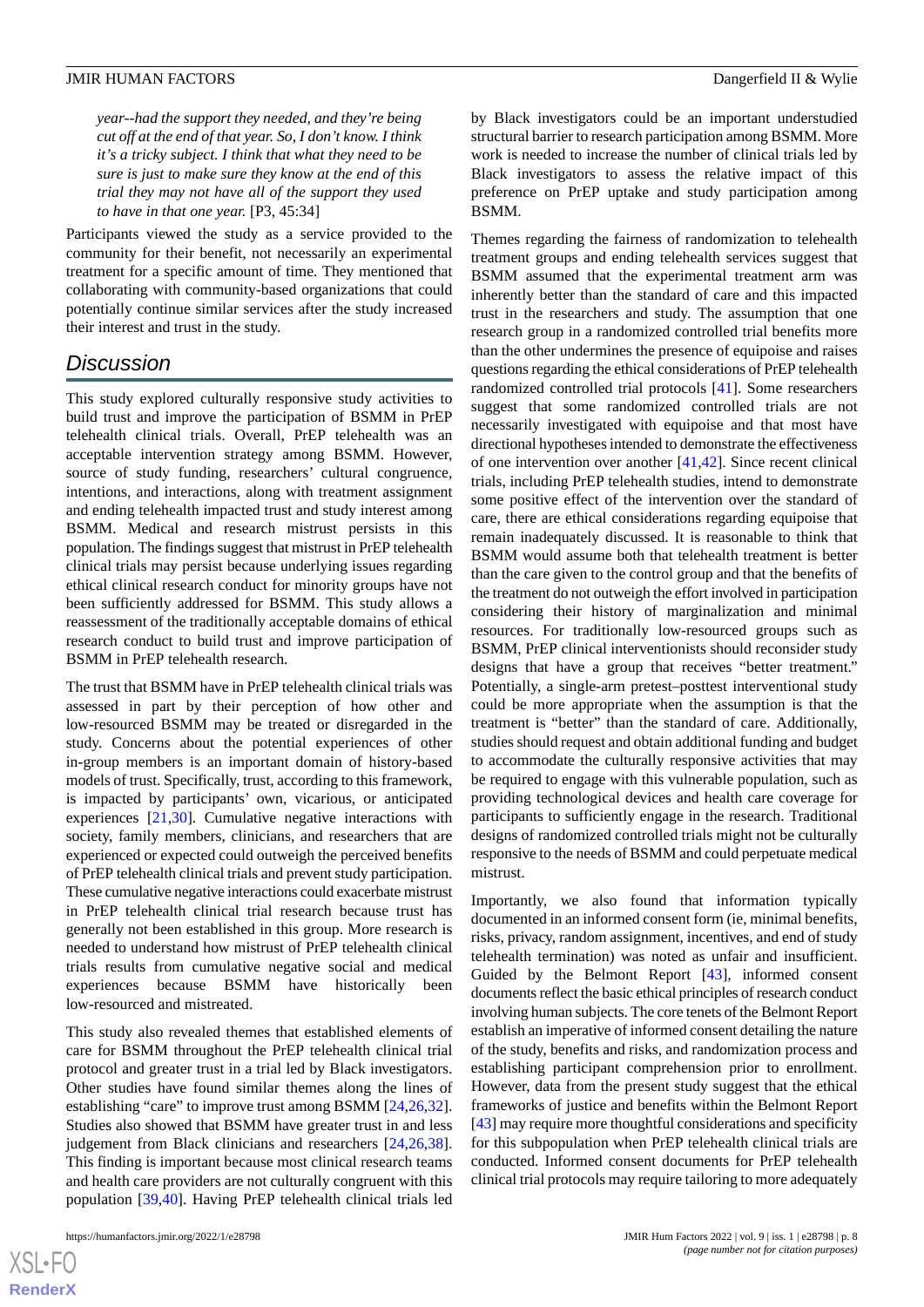identify what is meant by "comprehension" and better maximize "benefits" for BSMM participants.

The limitations of this study should be considered. This study did not quantify the prevalence of medical mistrust in this sample. Additionally, this convenience sample may have been biased toward a favorable attitude to PrEP telehealth generally because of participation in the virtual, synchronous focus group. Information from participants who were unwilling or unable to participate in the virtual focus group could have impacted the range of identified themes in this study. However, data from those participants are unavailable.

Overall, this study still provided important ethical and culturally responsive considerations for improving participation of BSMM in PrEP telehealth research. Given the salience of medical mistrust in the group, future studies should quantify the prevalence of these domains in the attitudes and willingness to participate in a PrEP telehealth clinical trial among BSMM. Future research should also assess the relative impact of implementing these findings on research participation in a PrEP telehealth clinical trial.

# **Acknowledgments**

This research was supported in part by the National Institute of Mental Health Grant (no. K01MH11849 to principal investigator DTD II) and the Fordham University Research Ethics Training Institute Grant (no. R25DA031608 to principal investigator Celia Fisher). The content is solely the responsibility of the authors and does not necessarily represent the official views of the National Institutes of Health.

# **Conflicts of Interest**

<span id="page-8-0"></span>None declared.

# **References**

- <span id="page-8-1"></span>1. Nelson LE. Awakening to an intersectional reality: ending the HIV epidemic in the USA starts with reducing inequities among Black MSM. J Urban Health 2020 Oct 06;97(5):589-591 [\[FREE Full text\]](http://europepmc.org/abstract/MED/33025307) [doi: [10.1007/s11524-020-00487-x](http://dx.doi.org/10.1007/s11524-020-00487-x)] [Medline: [33025307](http://www.ncbi.nlm.nih.gov/entrez/query.fcgi?cmd=Retrieve&db=PubMed&list_uids=33025307&dopt=Abstract)]
- <span id="page-8-3"></span><span id="page-8-2"></span>2. Wong KYK, Stafylis C, Klausner JD. Telemedicine: a solution to disparities in human immunodeficiency virus prevention and pre-exposure prophylaxis uptake, and a framework to scalability and equity. Mhealth 2020 Apr;6:21-21 [[FREE Full](https://doi.org/10.21037/mhealth.2019.12.06) [text](https://doi.org/10.21037/mhealth.2019.12.06)] [doi: [10.21037/mhealth.2019.12.06\]](http://dx.doi.org/10.21037/mhealth.2019.12.06) [Medline: [32270013](http://www.ncbi.nlm.nih.gov/entrez/query.fcgi?cmd=Retrieve&db=PubMed&list_uids=32270013&dopt=Abstract)]
- <span id="page-8-4"></span>3. Hess KL, Hu X, Lansky A, Mermin J, Hall HI. Lifetime risk of a diagnosis of HIV infection in the United States. Ann Epidemiol 2017 Apr;27(4):238-243 [\[FREE Full text\]](http://europepmc.org/abstract/MED/28325538) [doi: [10.1016/j.annepidem.2017.02.003\]](http://dx.doi.org/10.1016/j.annepidem.2017.02.003) [Medline: [28325538\]](http://www.ncbi.nlm.nih.gov/entrez/query.fcgi?cmd=Retrieve&db=PubMed&list_uids=28325538&dopt=Abstract)
- 4. HIV and African American gay and bisexual men | HIV by group | HIV/AIDS | CDC. Centers for Disease Control and Prevention. 2020 Feb 4. URL: <https://www.cdc.gov/hiv/group/msm/bmsm.html> [accessed 2020-10-21]
- <span id="page-8-5"></span>5. Anderson PL, Glidden DV, Liu A, Buchbinder S, Lama JR, Guanira JV, iPrEx Study Team. Emtricitabine-tenofovir concentrations and pre-exposure prophylaxis efficacy in men who have sex with men. Sci Transl Med 2012 Sep 12;4(151):151ra125 [\[FREE Full text\]](http://europepmc.org/abstract/MED/22972843) [doi: [10.1126/scitranslmed.3004006](http://dx.doi.org/10.1126/scitranslmed.3004006)] [Medline: [22972843](http://www.ncbi.nlm.nih.gov/entrez/query.fcgi?cmd=Retrieve&db=PubMed&list_uids=22972843&dopt=Abstract)]
- <span id="page-8-6"></span>6. PrEP | HIV Basics | HIV/AIDS | CDC. Centers for Disease Control and Prevention. 2017. URL: [https://www.cdc.gov/hiv/](https://www.cdc.gov/hiv/basics/prep.html) [basics/prep.html](https://www.cdc.gov/hiv/basics/prep.html) [accessed 2020-10-22]
- <span id="page-8-7"></span>7. Grant RM, Lama JR, Anderson PL, McMahan V, Liu AY, Vargas L, iPrEx Study Team. Preexposure chemoprophylaxis for HIV prevention in men who have sex with men. N Engl J Med 2010 Dec 30;363(27):2587-2599 [\[FREE Full text](http://europepmc.org/abstract/MED/21091279)] [doi: [10.1056/NEJMoa1011205](http://dx.doi.org/10.1056/NEJMoa1011205)] [Medline: [21091279](http://www.ncbi.nlm.nih.gov/entrez/query.fcgi?cmd=Retrieve&db=PubMed&list_uids=21091279&dopt=Abstract)]
- <span id="page-8-8"></span>8. Touger R, Wood BR. A review of telehealth innovations for HIV pre-exposure prophylaxis (PrEP). Curr HIV/AIDS Rep 2019 Feb 30;16(1):113-119. [doi: [10.1007/s11904-019-00430-z](http://dx.doi.org/10.1007/s11904-019-00430-z)] [Medline: [30701404\]](http://www.ncbi.nlm.nih.gov/entrez/query.fcgi?cmd=Retrieve&db=PubMed&list_uids=30701404&dopt=Abstract)
- <span id="page-8-10"></span><span id="page-8-9"></span>9. Hoots BE, Finlayson T, Nerlander L, Paz-Bailey G, National HIV Behavioral Surveillance Study Group. Willingness to take, use of, and indications for pre-exposure prophylaxis among men who have sex with men-20 US cities, 2014. Clin Infect Dis 2016 Sep 01;63(5):672-677 [\[FREE Full text\]](http://europepmc.org/abstract/MED/27282710) [doi: [10.1093/cid/ciw367](http://dx.doi.org/10.1093/cid/ciw367)] [Medline: [27282710](http://www.ncbi.nlm.nih.gov/entrez/query.fcgi?cmd=Retrieve&db=PubMed&list_uids=27282710&dopt=Abstract)]
- 10. Telehealth programs. Official web site of the U.S. Health Resources & Services Administration. URL: [https://www.hrsa.gov/](https://www.hrsa.gov/rural-health/telehealth) [rural-health/telehealth](https://www.hrsa.gov/rural-health/telehealth) [accessed 2020-10-22]
- <span id="page-8-11"></span>11. Tuckson RV, Edmunds M, Hodgkins ML. Telehealth. N Engl J Med 2017 Oct 19;377(16):1585-1592. [doi: [10.1056/NEJMsr1503323](http://dx.doi.org/10.1056/NEJMsr1503323)] [Medline: [29045204\]](http://www.ncbi.nlm.nih.gov/entrez/query.fcgi?cmd=Retrieve&db=PubMed&list_uids=29045204&dopt=Abstract)
- 12. Refugio O, Kimble M, Silva C, Lykens J, Bannister C, Klausner J. Brief report: PrEPTECH: a telehealth-based initiation program for HIV pre-exposure prophylaxis in young men of color who have sex with men. A pilot study of feasibility. J Acquir Immune Defic Syndr 2019 Jan 01;80(1):40-45 [[FREE Full text\]](http://europepmc.org/abstract/MED/30272632) [doi: [10.1097/QAI.0000000000001873\]](http://dx.doi.org/10.1097/QAI.0000000000001873) [Medline: [30272632](http://www.ncbi.nlm.nih.gov/entrez/query.fcgi?cmd=Retrieve&db=PubMed&list_uids=30272632&dopt=Abstract)]
- 13. Preexposure prophylaxis for the prevention of HIV infection in the United States-2017 Update: a clinical practice guidance. Centers for Disease Control and Prevention: US Public Health Service. Atlanta: Centers for Disease Control and Prevention; 2018 Mar. URL:<https://www.cdc.gov/hiv/pdf/risk/prep/cdc-hiv-prep-guidelines-2017.pdf> [accessed 2020-05-11]

[XSL](http://www.w3.org/Style/XSL)•FO **[RenderX](http://www.renderx.com/)**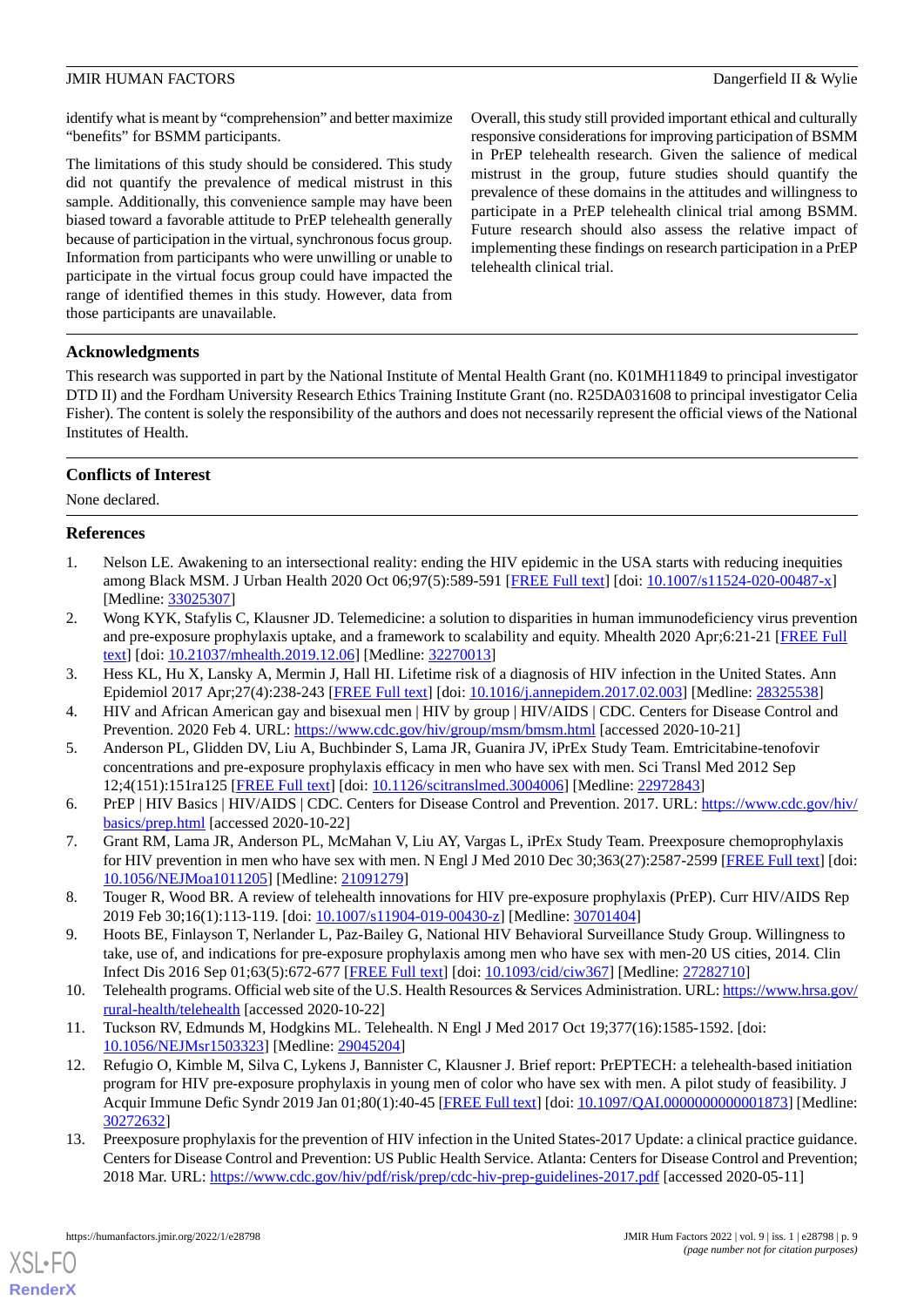- <span id="page-9-0"></span>14. Hoth AB, Shafer C, Dillon DB, Mayer R, Walton G, Ohl ME. Iowa TelePrEP: A public-health-partnered telehealth model for human immunodeficiency virus preexposure prophylaxis delivery in a rural state. Sex Transm Dis 2019 Aug;46(8):507-512. [doi: [10.1097/OLQ.0000000000001017](http://dx.doi.org/10.1097/OLQ.0000000000001017)] [Medline: [31295217\]](http://www.ncbi.nlm.nih.gov/entrez/query.fcgi?cmd=Retrieve&db=PubMed&list_uids=31295217&dopt=Abstract)
- <span id="page-9-1"></span>15. Quinn K, Dickson-Gomez J, Zarwell M, Pearson B, Lewis M. "A Gay Man and a Doctor are Just like, a Recipe for Destruction": how racism and homonegativity in healthcare settings influence PrEP uptake among young Black MSM. AIDS Behav 2019 Jul 18;23(7):1951-1963 [\[FREE Full text\]](http://europepmc.org/abstract/MED/30565092) [doi: [10.1007/s10461-018-2375-z](http://dx.doi.org/10.1007/s10461-018-2375-z)] [Medline: [30565092](http://www.ncbi.nlm.nih.gov/entrez/query.fcgi?cmd=Retrieve&db=PubMed&list_uids=30565092&dopt=Abstract)]
- 16. Quinn K, Bowleg L, Dickson-Gomez J. "The fear of being Black plus the fear of being gay": The effects of intersectional stigma on PrEP use among young Black gay, bisexual, and other men who have sex with men. Soc Sci Med 2019 Jul;232:86-93 [[FREE Full text](http://europepmc.org/abstract/MED/31075752)] [doi: [10.1016/j.socscimed.2019.04.042](http://dx.doi.org/10.1016/j.socscimed.2019.04.042)] [Medline: [31075752](http://www.ncbi.nlm.nih.gov/entrez/query.fcgi?cmd=Retrieve&db=PubMed&list_uids=31075752&dopt=Abstract)]
- <span id="page-9-3"></span><span id="page-9-2"></span>17. Rolle C, Rosenberg ES, Siegler AJ, Sanchez TH, Luisi N, Weiss K, et al. Challenges in translating PrEP interest into uptake in an observational study of young Black MSM. J Acquir Immune Defic Syndr 2017 Nov 01;76(3):250-258 [\[FREE Full](http://europepmc.org/abstract/MED/28708811) [text](http://europepmc.org/abstract/MED/28708811)] [doi: 10.1097/QAI.000000000001497] [Medline: [28708811\]](http://www.ncbi.nlm.nih.gov/entrez/query.fcgi?cmd=Retrieve&db=PubMed&list_uids=28708811&dopt=Abstract)
- <span id="page-9-4"></span>18. Cahill S, Taylor SW, Elsesser SA, Mena L, Hickson D, Mayer KH. Stigma, medical mistrust, and perceived racism may affect PrEP awareness and uptake in black compared to white gay and bisexual men in Jackson, Mississippi and Boston, Massachusetts. AIDS Care 2017 Nov; 29(11): 1351-1358 [\[FREE Full text\]](http://europepmc.org/abstract/MED/28286983) [doi: [10.1080/09540121.2017.1300633\]](http://dx.doi.org/10.1080/09540121.2017.1300633) [Medline: [28286983](http://www.ncbi.nlm.nih.gov/entrez/query.fcgi?cmd=Retrieve&db=PubMed&list_uids=28286983&dopt=Abstract)]
- <span id="page-9-5"></span>19. LaVeist T, Isaac L, Williams K. Mistrust of health care organizations is associated with underutilization of health services. Health Serv Res 2009 Dec;44(6):2093-2105 [[FREE Full text\]](http://europepmc.org/abstract/MED/19732170) [doi: [10.1111/j.1475-6773.2009.01017.x\]](http://dx.doi.org/10.1111/j.1475-6773.2009.01017.x) [Medline: [19732170\]](http://www.ncbi.nlm.nih.gov/entrez/query.fcgi?cmd=Retrieve&db=PubMed&list_uids=19732170&dopt=Abstract)
- <span id="page-9-6"></span>20. Omodei MM, McLennan J. Conceptualizing and measuring global interpersonal mistrust-trust. J Soc Psychol 2000 Jun;140(3):279-294. [doi: [10.1080/00224540009600471\]](http://dx.doi.org/10.1080/00224540009600471) [Medline: [10902371](http://www.ncbi.nlm.nih.gov/entrez/query.fcgi?cmd=Retrieve&db=PubMed&list_uids=10902371&dopt=Abstract)]
- <span id="page-9-7"></span>21. Brandon DT, Isaac LA, LaVeist TA. The legacy of Tuskegee and trust in medical care: is Tuskegee responsible for race differences in mistrust of medical care? J Natl Med Assoc 2005 Jul;97(7):951-956. [Medline: [16080664](http://www.ncbi.nlm.nih.gov/entrez/query.fcgi?cmd=Retrieve&db=PubMed&list_uids=16080664&dopt=Abstract)]
- <span id="page-9-8"></span>22. Washington H. Medical Apartheid: The Dark History of Medical Experimentation on Black Americans from Colonial Times to the Present. New York City: Doubleday; Jan 09, 2007.
- <span id="page-9-9"></span>23. Arnett MJ, Thorpe RJ, Gaskin DJ, Bowie JV, LaVeist TA. Race, medical mistrust, and segregation in primary care as usual source of care: findings from the exploring health disparities in integrated communities study. J Urban Health 2016 Jun 18;93(3):456-467 [[FREE Full text](http://europepmc.org/abstract/MED/27193595)] [doi: [10.1007/s11524-016-0054-9\]](http://dx.doi.org/10.1007/s11524-016-0054-9) [Medline: [27193595](http://www.ncbi.nlm.nih.gov/entrez/query.fcgi?cmd=Retrieve&db=PubMed&list_uids=27193595&dopt=Abstract)]
- <span id="page-9-10"></span>24. White JJ, Dangerfield II DT, Grieb SM. Methodological considerations for conducting focus groups in HIV prevention research among Black men who have sex with men. Public Health Nurs 2019 May 13;36(3):439-445 [[FREE Full text](http://europepmc.org/abstract/MED/30761620)] [doi: [10.1111/phn.12592](http://dx.doi.org/10.1111/phn.12592)] [Medline: [30761620](http://www.ncbi.nlm.nih.gov/entrez/query.fcgi?cmd=Retrieve&db=PubMed&list_uids=30761620&dopt=Abstract)]
- <span id="page-9-11"></span>25. Arrington-Sanders R, Hailey-Fair K, Wirtz AL, Morgan A, Brooks D, Castillo M, et al. Role of structural marginalization, HIV stigma, and mistrust on HIV prevention and treatment among young Black Latinx men who have sex with men and transgender women: perspectives from youth service providers. AIDS Patient Care STDS 2020 Jan 01;34(1):7-15 [\[FREE](http://europepmc.org/abstract/MED/31944853) [Full text\]](http://europepmc.org/abstract/MED/31944853) [doi: [10.1089/apc.2019.0165](http://dx.doi.org/10.1089/apc.2019.0165)] [Medline: [31944853](http://www.ncbi.nlm.nih.gov/entrez/query.fcgi?cmd=Retrieve&db=PubMed&list_uids=31944853&dopt=Abstract)]
- <span id="page-9-12"></span>26. Dangerfield II DT, Cooper J, Heidari O, Allen S, Winder TJ, Lucas GM. Nursing and health care preferences among opioid and stimulant using Black sexual minority men: an exploratory study. J Assoc Nurses AIDS Care 2020 Aug 17:e30-e39. [doi: [10.1097/JNC.0000000000000201\]](http://dx.doi.org/10.1097/JNC.0000000000000201) [Medline: [32809988](http://www.ncbi.nlm.nih.gov/entrez/query.fcgi?cmd=Retrieve&db=PubMed&list_uids=32809988&dopt=Abstract)]
- <span id="page-9-13"></span>27. Magnus M, Franks J, Griffith S, Arnold MP, Goodman K, Wheeler DP, HPTN 061 Study Group. Engaging, recruiting, and retaining black men who have sex with men in research studies: don't underestimate the importance of staffing--lessons learned from HPTN 061, the BROTHERS study. J Public Health Manag Pract 2014;20(6):E1-E9 [\[FREE Full text\]](http://europepmc.org/abstract/MED/24406940) [doi: [10.1097/PHH.0000000000000025](http://dx.doi.org/10.1097/PHH.0000000000000025)] [Medline: [24406940](http://www.ncbi.nlm.nih.gov/entrez/query.fcgi?cmd=Retrieve&db=PubMed&list_uids=24406940&dopt=Abstract)]
- <span id="page-9-15"></span><span id="page-9-14"></span>28. Benoit E, Pass M, Randolph D, Murray D, Downing MJ. Reaching and engaging non-gay identified, non-disclosing Black men who have sex with both men and women. Cult Health Sex 2012 Oct 31;14(9):975-990 [\[FREE Full text\]](http://europepmc.org/abstract/MED/22937767) [doi: [10.1080/13691058.2012.709640\]](http://dx.doi.org/10.1080/13691058.2012.709640) [Medline: [22937767\]](http://www.ncbi.nlm.nih.gov/entrez/query.fcgi?cmd=Retrieve&db=PubMed&list_uids=22937767&dopt=Abstract)
- <span id="page-9-16"></span>29. Edmondson AC. Learning from failure in health care: frequent opportunities, pervasive barriers. Qual Saf Health Care 2004 Dec;13 Suppl 2:ii3-ii9 [[FREE Full text](https://qhc.bmj.com/lookup/pmidlookup?view=long&pmid=15576689)] [doi: [10.1136/qhc.13.suppl\\_2.ii3\]](http://dx.doi.org/10.1136/qhc.13.suppl_2.ii3) [Medline: [15576689\]](http://www.ncbi.nlm.nih.gov/entrez/query.fcgi?cmd=Retrieve&db=PubMed&list_uids=15576689&dopt=Abstract)
- <span id="page-9-17"></span>30. Hammond W. Psychosocial correlates of medical mistrust among African American men. Am J Community Psychol 2010 Mar;45(1-2):87-106 [[FREE Full text](http://europepmc.org/abstract/MED/20077134)] [doi: [10.1007/s10464-009-9280-6\]](http://dx.doi.org/10.1007/s10464-009-9280-6) [Medline: [20077134](http://www.ncbi.nlm.nih.gov/entrez/query.fcgi?cmd=Retrieve&db=PubMed&list_uids=20077134&dopt=Abstract)]
- <span id="page-9-18"></span>31. Friedman MR, Sang JM, Bukowski LA, Chandler CJ, Egan JE, Eaton LA, et al. Prevalence and correlates of PrEP awareness and use among Black men who have sex with men and women (MSMW) in the United States. AIDS Behav 2019 Oct 28;23(10):2694-2705 [[FREE Full text](http://europepmc.org/abstract/MED/30820849)] [doi: [10.1007/s10461-019-02446-3\]](http://dx.doi.org/10.1007/s10461-019-02446-3) [Medline: [30820849](http://www.ncbi.nlm.nih.gov/entrez/query.fcgi?cmd=Retrieve&db=PubMed&list_uids=30820849&dopt=Abstract)]
- <span id="page-9-19"></span>32. Dangerfield II DT, Wylie C, Anderson JN. Conducting virtual, synchronous focus groups among Black sexual minority men: qualitative study. JMIR Public Health Surveill 2021 Feb 08;7(2):e22980 [\[FREE Full text\]](https://publichealth.jmir.org/2021/2/e22980/) [doi: [10.2196/22980](http://dx.doi.org/10.2196/22980)] [Medline: [33427671](http://www.ncbi.nlm.nih.gov/entrez/query.fcgi?cmd=Retrieve&db=PubMed&list_uids=33427671&dopt=Abstract)]
- 33. Ryan GW, Bernard HR. Techniques to identify themes. Field Methods 2016 Jul 24;15(1):85-109. [doi: [10.1177/1525822x02239569\]](http://dx.doi.org/10.1177/1525822x02239569)
- 34. Ober AJ, Dangerfield II DT, Shoptaw S, Ryan G, Stucky B, Friedman SR. Using a "positive deviance" framework to discover adaptive risk reduction behaviors among high-risk HIV negative Black men who have sex with men. AIDS Behav 2018 May 13;22(5):1699-1712 [\[FREE Full text\]](http://europepmc.org/abstract/MED/28501965) [doi: [10.1007/s10461-017-1790-x](http://dx.doi.org/10.1007/s10461-017-1790-x)] [Medline: [28501965\]](http://www.ncbi.nlm.nih.gov/entrez/query.fcgi?cmd=Retrieve&db=PubMed&list_uids=28501965&dopt=Abstract)

[XSL](http://www.w3.org/Style/XSL)•FO **[RenderX](http://www.renderx.com/)**